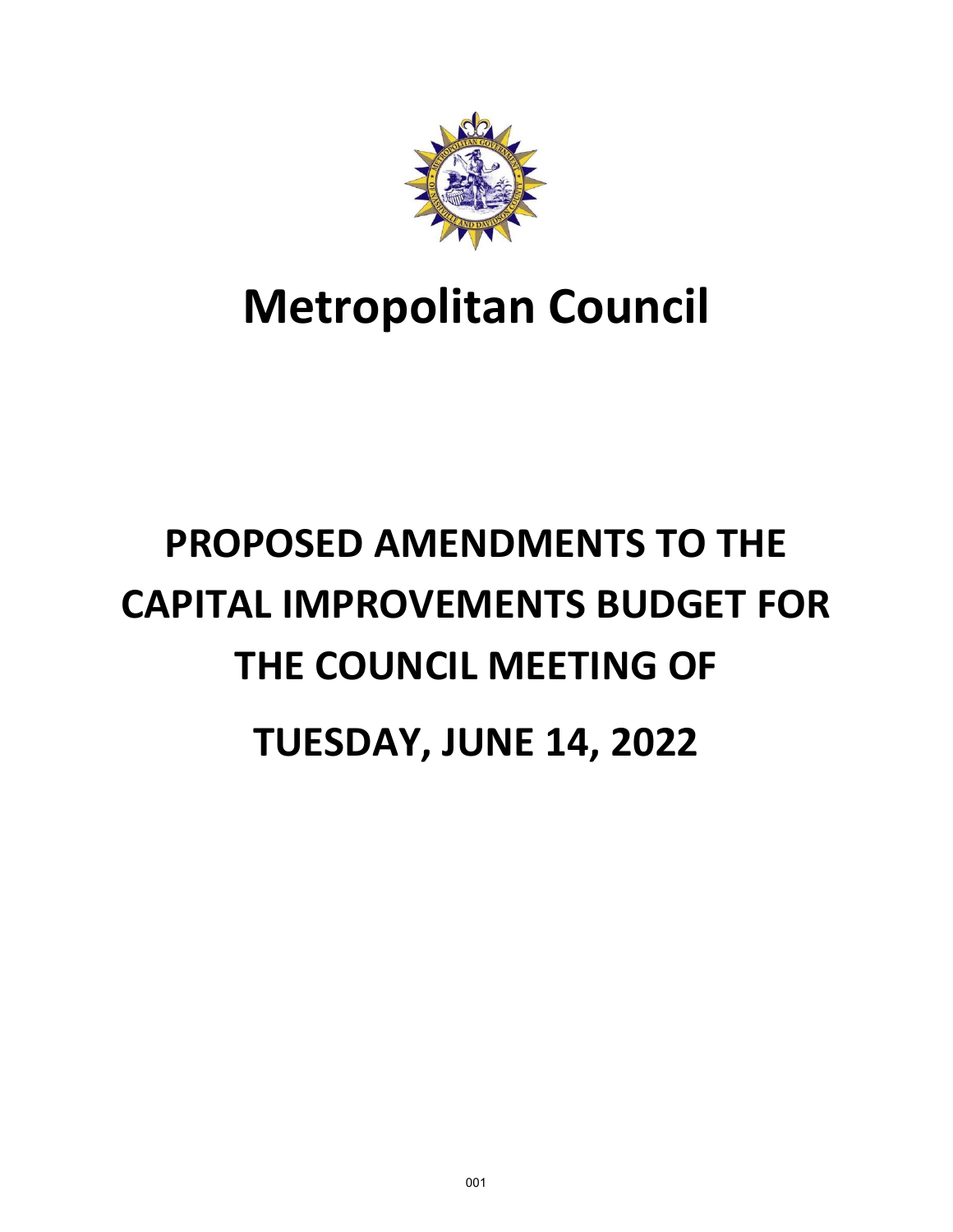#### TO

#### ORDINANCE NO. BL2022-1268

Mr. President –

I move to amend Ordinance No. BL2022-1268 by amending the CIB as follows:

- I. By changing the Funding Type of Project No. 23IT0001 "Replace EOL Metro Network Backbone" from "B – Approved GO Bonds" to "C – Proposed GO Bonds".
- II. By changing the Funding Type of Project No. 23IT0002 "Expertise and Resources for Metro Construction and Technology Projects" from "B - Approved GO Bonds" to "C -Proposed GO Bonds".
- III. By changing the Funding Type of Project No. 23IT0003 "Network Diagnostic Tools Upgrade and Expansion" from "B – Approved GO Bonds" to "C – Proposed GO Bonds".
- IV. By changing the Funding Type of Project No. 23IT0004 "Support Infrastructure Growth Through Metro Private Fiberoptic Cable Network" from "B – Approved GO Bonds" to "C – Proposed GO Bonds".
- V. By changing the Funding Type of Project No. 23IT0005 "Cloud-Based Services Diagnostic Solution" from "B – Approved GO Bonds" to "C – Proposed GO Bonds".
- VI. By adding Project No. 23SO0001 "CDM Kitchen Renovation" to the Sheriff's Office with Project Amount of \$3,000,000 requested in FY2023 with Funding Type "C – Proposed GO Bonds" as follows:

| Project                | <b>Project Amount</b> | <b>Method of Financing</b> |
|------------------------|-----------------------|----------------------------|
| 23SO0001 - CDM Kitchen | \$3,000,000           | C - Proposed G.O.          |
| Renovation             |                       | <b>Bonds</b>               |

VII.By adding Project No. 23AD0001 "Capital Contingency for General Government Projects" to the Administrative Department with Project Amount of \$20,000,000 requested in FY2023 with Funding Type "C – Proposed GO Bonds" as follows:

| <b>Project</b>                 | <b>Project Amount</b> | <b>Method of Financing</b> |
|--------------------------------|-----------------------|----------------------------|
| 23AD0001 - Capital             | \$20,000,000          | C - Proposed G.O.          |
| <b>Contingency for General</b> |                       | <b>Bonds</b>               |
| <b>Government Projects</b>     |                       |                            |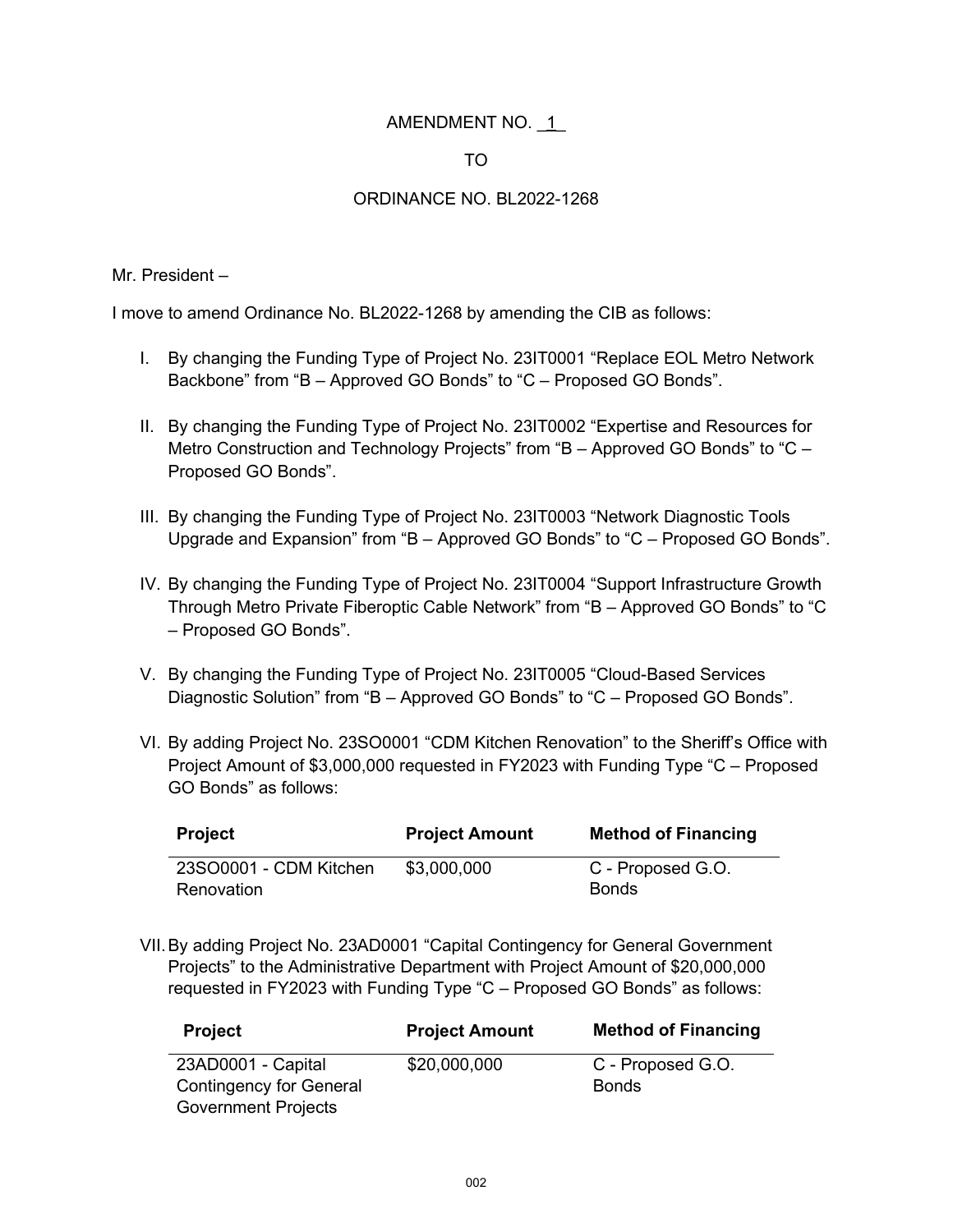SPONSORED BY:

 $\overline{a}$ Brett Withers Member of Council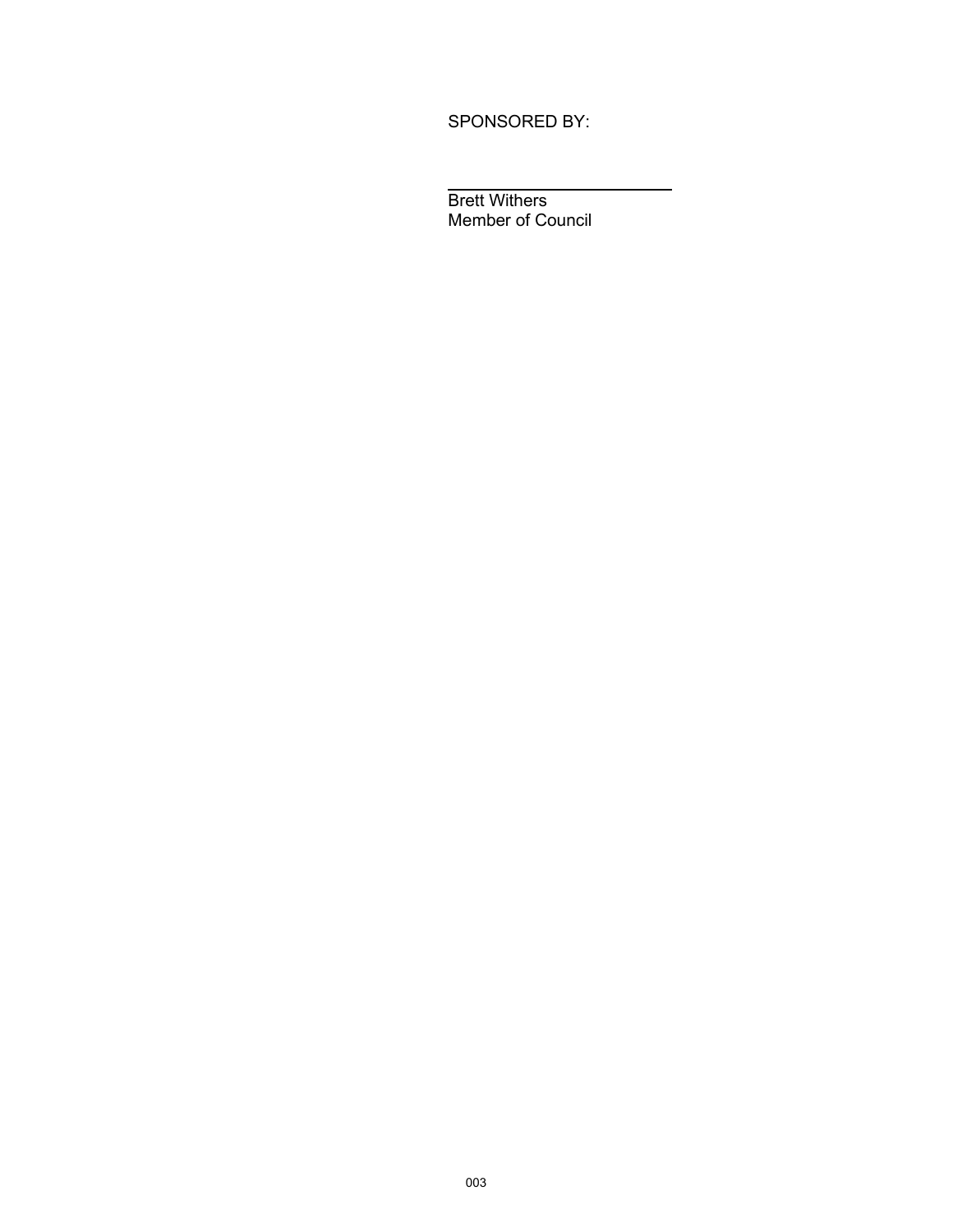# AMENDMENT NO. \_2\_

#### TO

# ORDINANCE NO. BL2022-1268

#### Mr. President:

I move to amend Ordinance No. BL2022-1268 by amending the following project as follows:

| <b>Project</b>                                                                                  | <b>Project Amount</b> | <b>Method of Financing</b>                                                                                                                                                                                                                                                                                                                                                                                                                                                                                                                    |
|-------------------------------------------------------------------------------------------------|-----------------------|-----------------------------------------------------------------------------------------------------------------------------------------------------------------------------------------------------------------------------------------------------------------------------------------------------------------------------------------------------------------------------------------------------------------------------------------------------------------------------------------------------------------------------------------------|
| Project No. 19SP0005<br>Renovation of existing<br>stadium; or construction of a<br>new stadium. | \$2,200,000,000       | To be funded with no general<br>obligation bonds. Funding<br>sources to include<br>contributions from the State<br>and Team, and revenue<br>bonds from the Sports<br>Authority (debt service to be<br>backed by user-generated<br>sales tax, tourism-oriented<br>sources such as the Hotel<br>Occupancy Tax, and related<br>funds state and local option<br>sales and hotel tax revenues<br>statutorily designated by the<br>State of Tennessee in<br>Tennessee Code Annotated,<br>Title 67, and other funds and<br>tourism-related sources). |

INTRODUCED BY:

Burkley Allen

 $\overline{\phantom{a}}$ 

 $\overline{a}$ 

Bob Mendes Members of Council, At-Large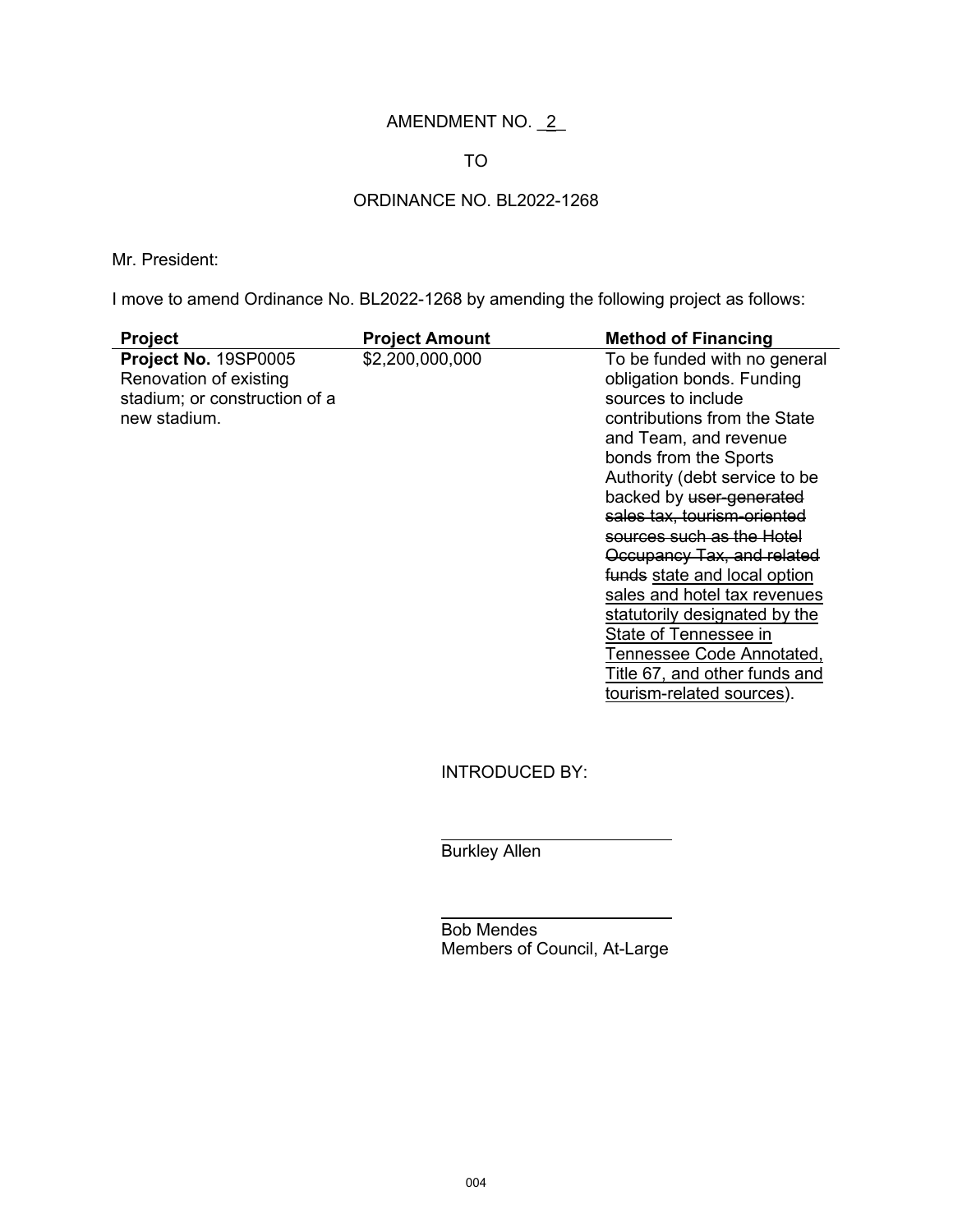#### TO

## ORDINANCE NO. BL2022-1268

Mr. President:

I move to amend Ordinance No. BL2022-1268 by amending Project No. 22DS0020, to replace all references to "Reelfoot Drive" with "Trails End Lane", as follows:

| <b>Project</b>                  | <b>Project Funding</b> | <b>Method of Financing</b> |
|---------------------------------|------------------------|----------------------------|
| 22DS0020 - TRAFFIC              | \$210,000              | Proposed G.O. Bonds        |
| LIGHT AT BELL RD AND            |                        |                            |
| REELFOOT DRIVE TRAILS           |                        |                            |
| $END$ LANE $-$ Installation of  |                        |                            |
| traffic lights at Bell Rd and   |                        |                            |
| <b>Reelfoot Trails End Lane</b> |                        |                            |

SPONSORED BY:

 $\overline{a}$ Russ Bradford Member of Council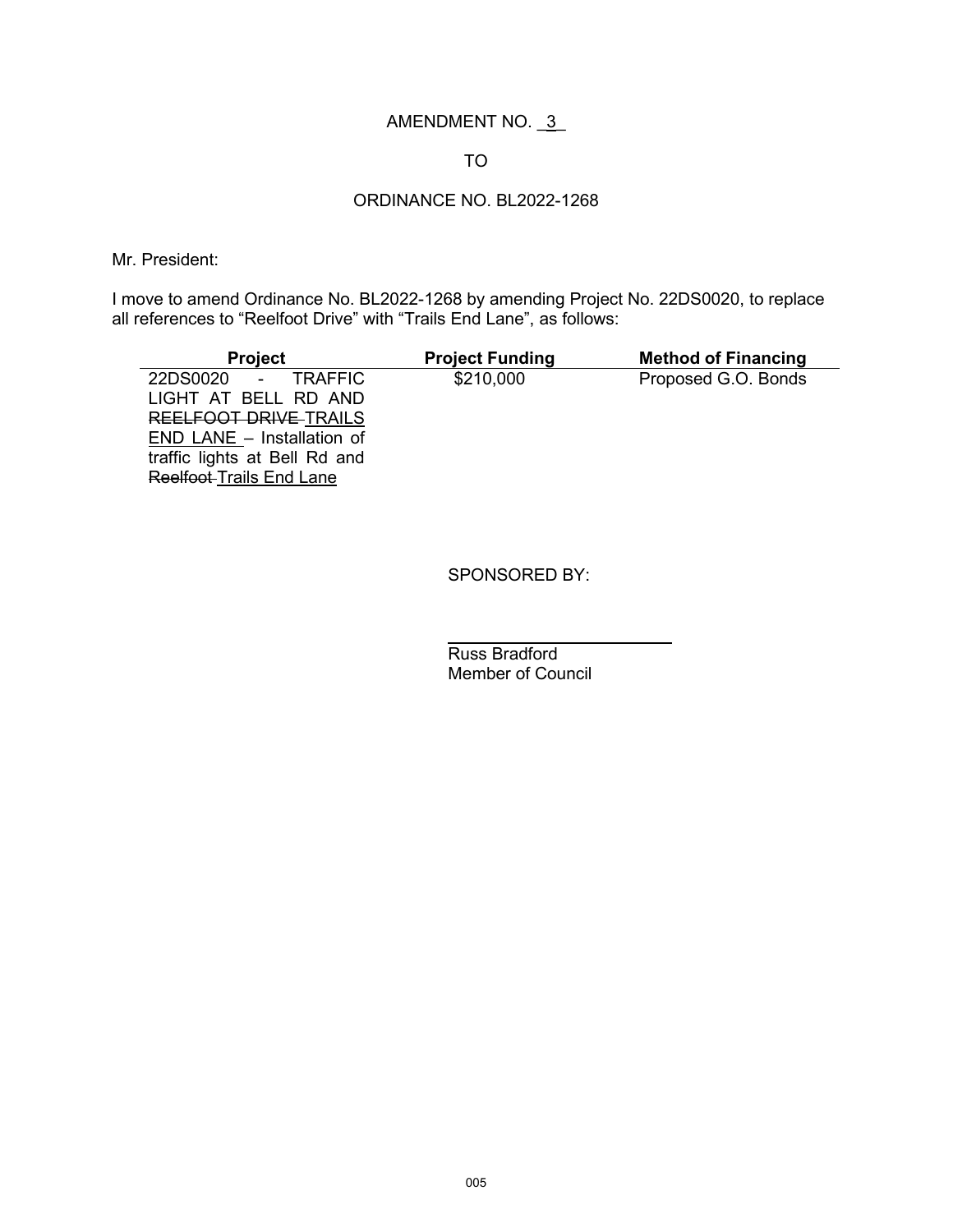#### TO

# ORDINANCE NO. BL2022-1268

Mr. President:

I move to amend Ordinance No. BL2022-1268 by deleting Project No. 22PW0003 as follows:

| <b>Project</b>       | <b>Project Funding</b> | <b>Method of Financing</b> |
|----------------------|------------------------|----------------------------|
| 22PW0003 - JEFFERSON | \$254,500,000          | <b>State Funds</b>         |
| STREET MULTIMODAL    |                        | <b>Federal Funds</b>       |
| CAP/CONNECTOR        |                        | Proposed G.O. Bonds        |

SPONSORED BY:

 $\overline{a}$ Sharon W. Hurt Member of Council

 $\overline{\phantom{a}}$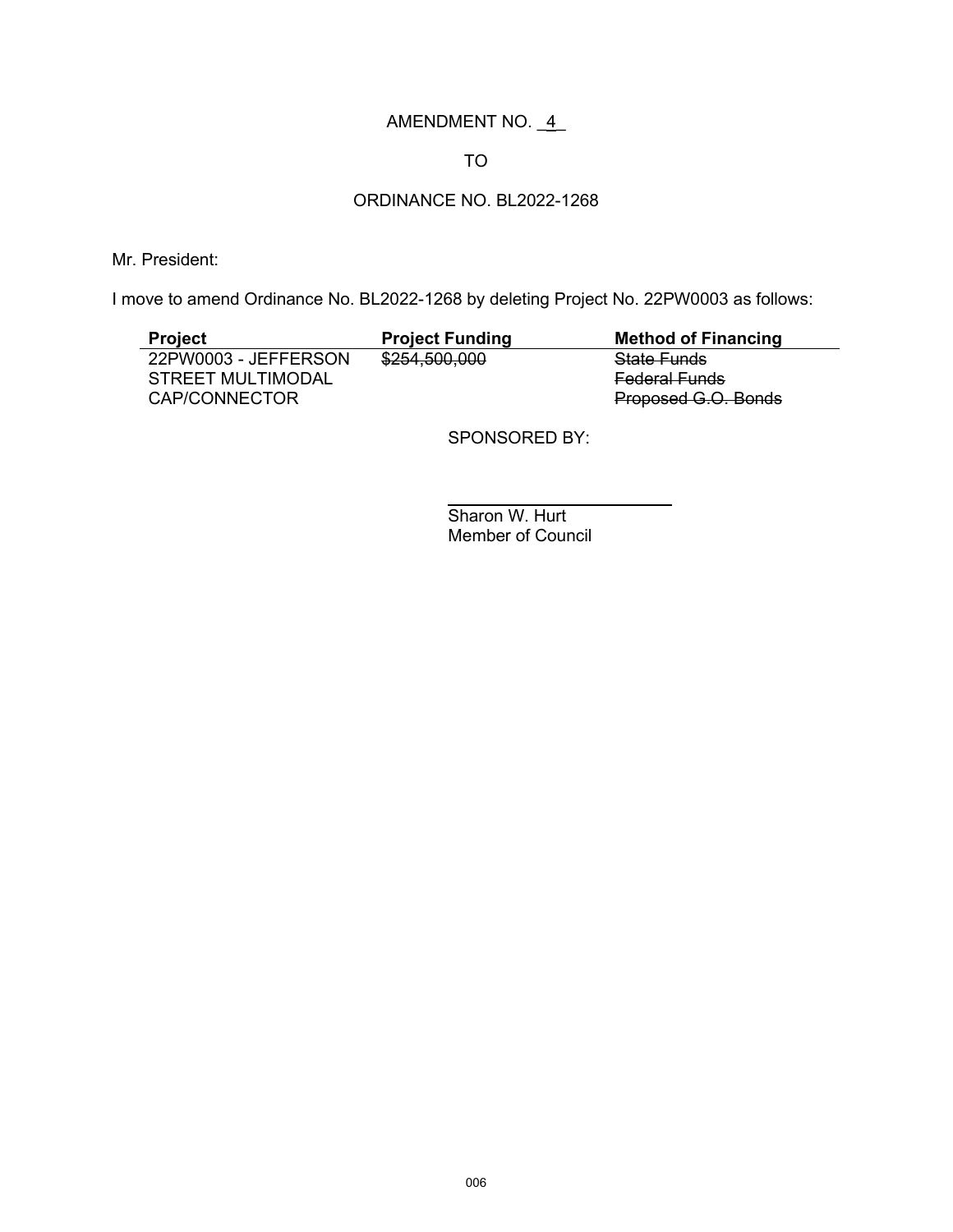## TO

#### ORDINANCE NO. BL2022-1268

#### Mr. President –

I move to amend Ordinance No. BL2022-1268 as follows:

I. By deleting the following projects in their entirety:

| Project                                                                                     | <b>Project Funding</b> | <b>Method of Financing</b>               |
|---------------------------------------------------------------------------------------------|------------------------|------------------------------------------|
| 23SP0001<br><u>EET EIEL</u><br><b>ENTRANCE</b><br><b>CONSTRUCTION AND</b><br><b>FENCING</b> | \$442,000              | Proposed G.O. Bonds<br>Proposed 4% Funds |
| 23SP0002 - MLB<br>MANDATED BALLPARK<br><del>UPGRADES - PLAYER</del><br><b>FACING AREAS</b>  | \$1,900,000            | Proposed G.O. Bonds<br>Proposed 4% Funds |

II. By adding the following project:

| <b>Project</b>                                                                                                                | <b>Project Funding</b> | <b>Method of Financing</b> |
|-------------------------------------------------------------------------------------------------------------------------------|------------------------|----------------------------|
| FIRST HORIZON PARK -<br><b>GENERAL REPAIRS /</b><br>UPGRADES - HVAC /<br>Roof / Lighting / Structural<br>in FY2026 and Beyond | \$750,000              | Proposed G.O. Bonds        |

SPONSORED BY:

 $\overline{a}$ Nancy VanReece Member of Council